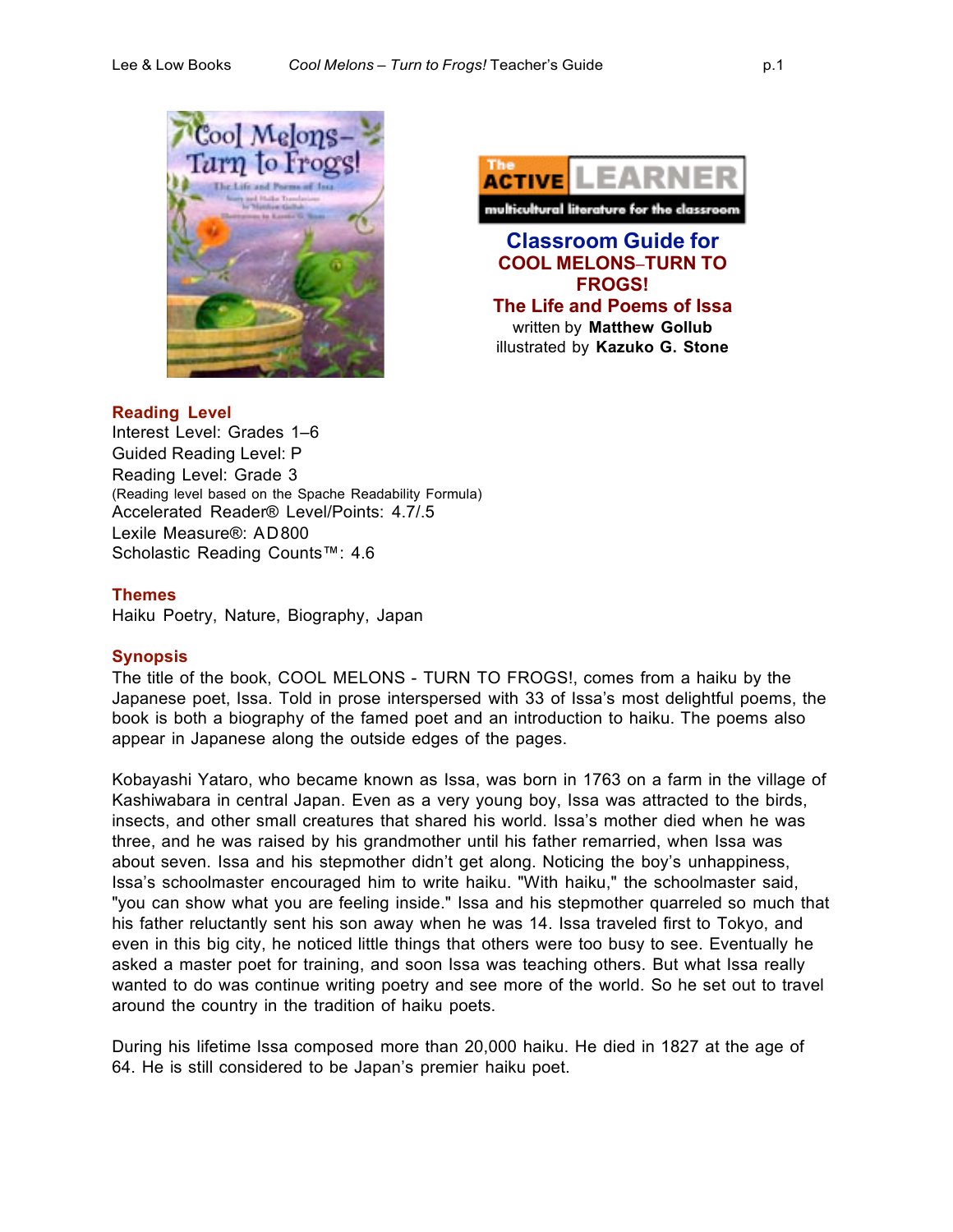# **Background**

Japanese poets have written haiku for centuries. Traditional haiku describe a single moment in nature that the poet observes or discovers. They consist of sensory details things the poet can see, hear, taste, smell, or touch. Traditional haiku also usually convey a sense of season in a subtle way, not by naming the season, but by using a word or phrase that suggests the season indirectly. Additional background information about the history and poetic structure of haiku can be found on the last page of the book.

The author and artist selected the specific poems in this book because they shed light on significant events in Issa's life. Interspersing these poems with the prose sections describing those events enables readers to experience the subtle meaning and power of these seemingly simple poems.

The artist visited Issa's village and read more than 2500 of his haiku as part of her research for the book. The author, who is fluent in Japanese, translated the poems in the book by adhering closely to the charm and simplicity of Issa's words. An Author's Note at the back of the book provides additional information about Issa and the significance of some of the poems.

# **Awards & Reviews**

**ALA Notable Children's Book CBC/NCSS Notable Childen's Trade Book in the Field of Social Studies Children's Books Mean Business,** Children's Book Council **Children's Book of Distinction, Poetry Finalist,** RIVERBANK REVIEW **"Choices**," Cooperative Children's Book Center (CCBC) **Children's Book of the Year**, Bank Street College Children's Book Committee **Editor's Choice,** SAN FRANCISCO CHRONICLE **Children's and Young Adult honorable mention for illustration,** Asian Pacific American Award for Litearture (APAAL) **Fanfare,** *The Horn Book* **Finalist,** Bay Area Book Reviewers Association Award **Notable Books for a Global Society,** International Reading Association (IRA) **Not Just for Children Anymore Selection,** Children's Book Council **NCTE Notable Children's Books in the Language Arts for 1999 1999-2000 Read-Alouds Too Good to Miss,** Indiana Dept. of Education **"Starred Review**," THE HORN BOOK **"Starred Review**," PUBLISHERS WEEKLY

# **BEFORE READING**

# **Prereading Focus Questions**

Before reading the book, you may wish to read a few poems aloud and have students discuss one or more of the following questions as a motivation for reading.

1. How did the poems I just read make you feel? What parts of the poem made you feel that way?

2. How do you show what you are feeling or thinking about?

3. How are poems different from stories?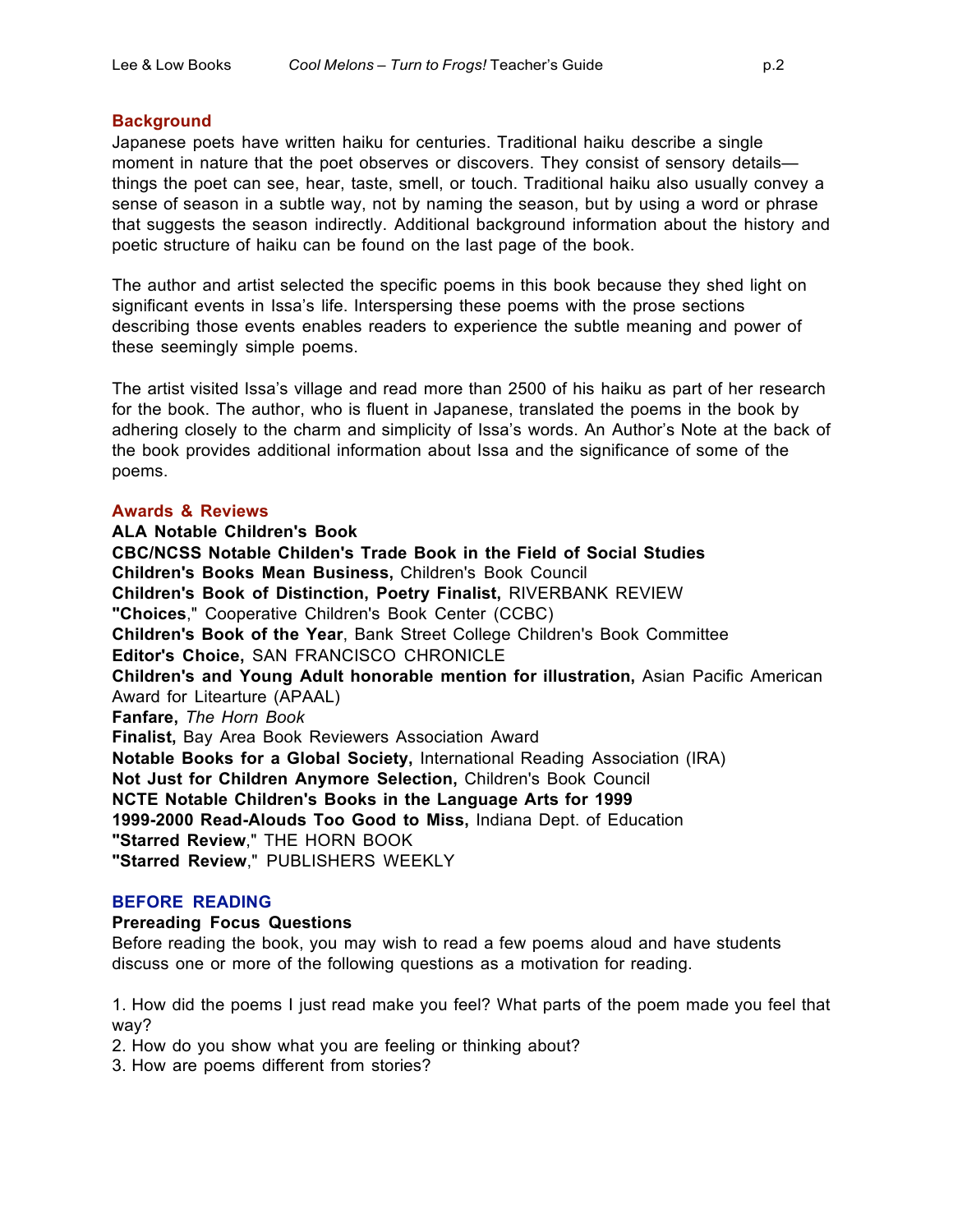## **Setting a Purpose for Reading**

Introduce the book and read the title aloud. Ask students what they think the title means. Have students write their ideas in their journals and then check their notes after they have read the book. Then invite students to study and discuss the cover illustration. What is in the tub? What is jumping out? Why would a melon turn to a frog?

Ask students if they know what haiku is. You may wish to share this definition of a haiku from the book's last page: "Traditional haiku describe a single moment in nature, something that the poet observes or discovers." You might also point out that a traditional haiku contains 17 syllables in three lines (5, 7, and 5 syllables), but some of the haiku they will read in this book have different numbers of syllables because the poems were translated from Japanese into English, and Japanese words often have more syllables than English words. Encourage students to flip through the book and note the Japanese writing down the sides of the pages. Why is it there? What might it say?

## **Vocabulary**

Reinforce the use of context as a way to understand vocabulary by having students refer to the illustrations for help in determining the meaning of these words from Issa's poems:

silhouette intent, plucking locusts bamboo shoot peony soothing

Based on the illustrations and haiku, have students write a sentence defining each word.

# **READING & RESPONDING**

# **Discussion Questions**

After reading the book, you may wish to use some of these questions to generate discussion and expand students' understanding of the text and poems.

1. This book is different from most books you have read because it contains both a story and poems. What did you learn about Issa from the story? What did you learn from the haiku? How do the story and haiku work together?

2. The book begins by describing Issa's life as it relates to the seasons. How do the first four poems illustrate the different seasons? What words in each haiku suggest the season it represents?

3. Why do you think Issa came to think of birds and insects as his friends?

- 4. Why did Issa's schoolmaster encourage him to write haiku? What do you learn about how Issa was feeling from the haiku he wrote at this time?
- 5. What does Issa's father mean when he tells his son that his gift "cannot grow in this soil"?
- 6. A haiku often describes two events side by side. What are the two events in the poem "Lilies blooming"? How might these two events be related?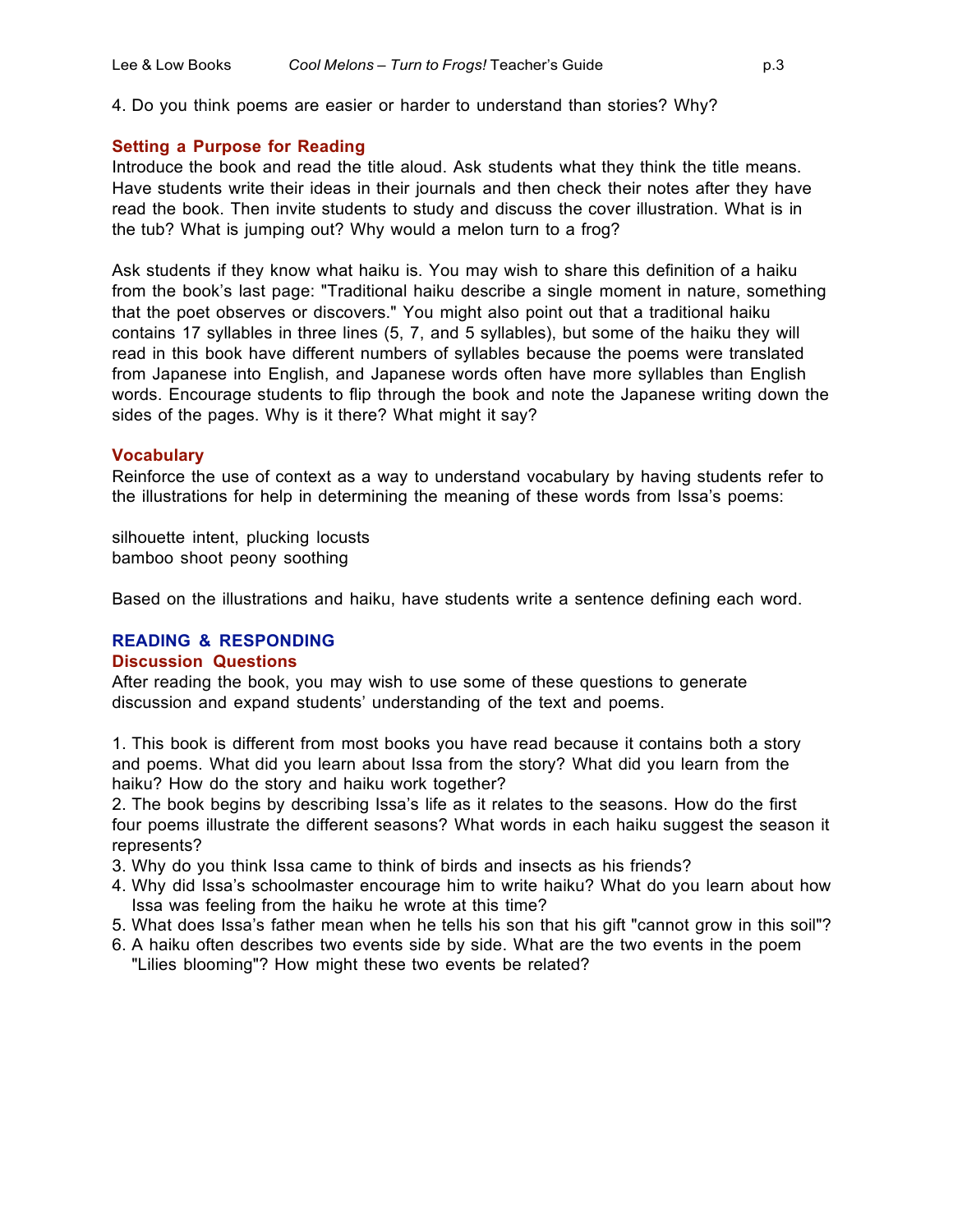- 7. Issa was a country boy, so when he moved to Toyko, the bustling city seemed overwhelming. How might the poems "Sparrow chicks—" and "A newborn butterfly" relate to Issa's life in Tokyo?
- 8. Read the haiku "Climb Mount Fuji" again. What might this poem be saying about Issa's journey to become a master poet?
- 9. How might the poems "Needlework—" and "Asleep on the ocean—" relate to Issa's years of traveling around Japan?
- 10. In "Spring rain—," who is the owl? Who is the dove? What do you think this haiku means?
- 11. What feelings does Issa express in "A dewdrop world—"?

# **Literature Circles\***

If you use literature circles during reading time, students might find the following suggestions helpful in focusing the roles of group members.

The **Questioner** might use questions similar to items 6 through 10 in the Discussion Questions section above to help students think about the relationship of the haiku to events in Issa's life.

The **Passage Locator** might look for passages in the book that reveal information about Japan in the 1700s.

The **Illustrator** might draw a picture to go with part of the text for others in the group to interpret.

The **Connector** might report on the status of poetry in contemporary Japan.

The **Summarizer** should provide a brief summary of the group's reading for each meeting.

The **Investigator** might research additional information about haiku and/or Issa.

\*There are many resource books available with more information about organizing and implementing literature circles. One such book you may wish to refer to is LITERATURE CIRCLES: VOICE AND CHOICE IN THE STUDENT-CENTERED CLASSROOM by Harvey Daniels (Stenhouse, 1994).

# **Reader's Response**

Help students personalize what they have read by encouraging them to respond to one or more of the following. Students might respond in sketchbooks, journals, or oral discussion.

1. Which haiku in the book is your favorite? Why?

2. How do Issa's haiku help you "see" things in new or different ways?

3. Reread the poems and try to figure out which ones suggest sounds, tastes, odors, and things you can touch? Which ones are funny, sad, and show joy?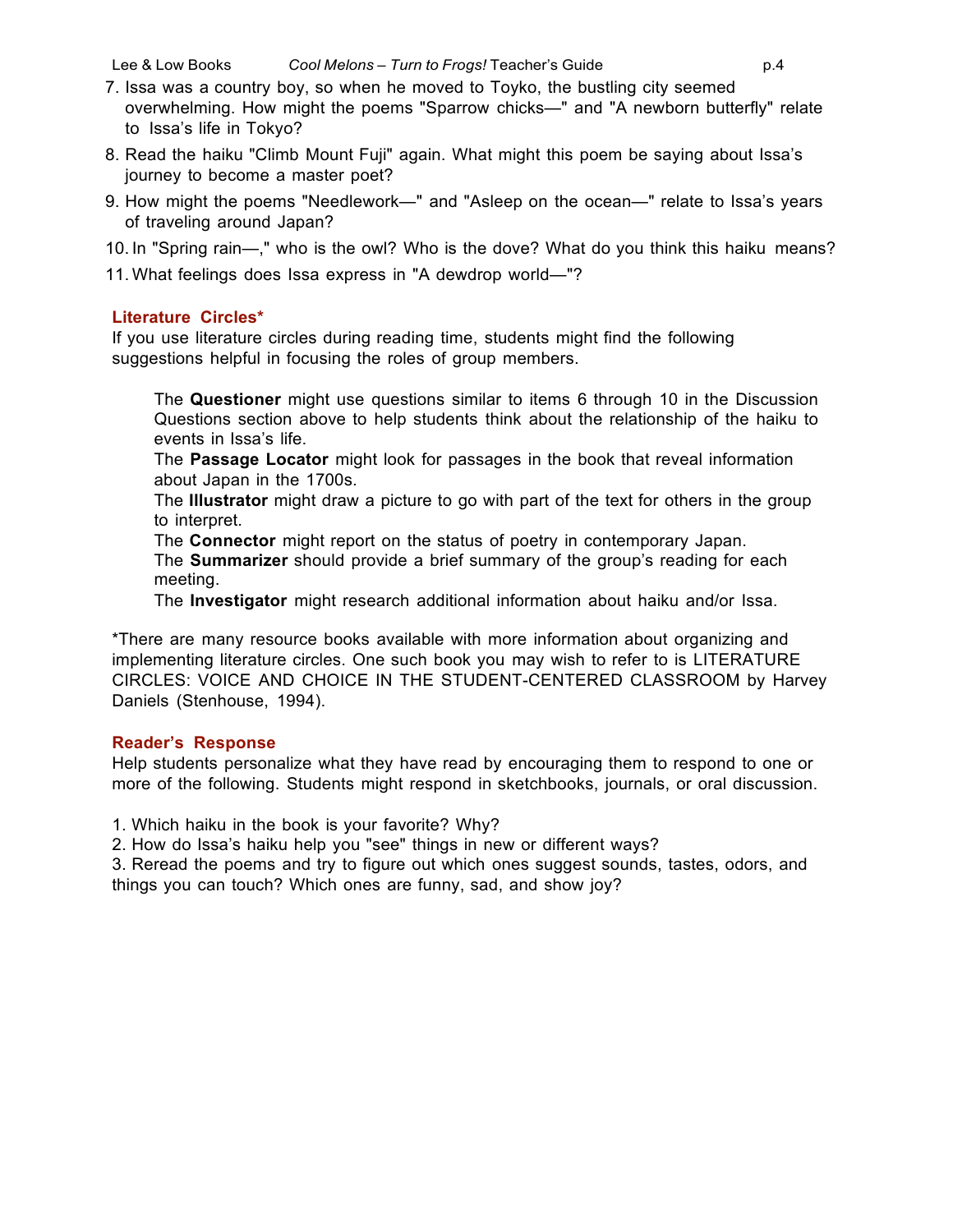4. Try writing and illustrating your own haiku based on your own experiences. (If necessary, review the definition of a haiku and the rules for syllables, as noted on the last page of the book. Compose a few practice haiku as a group to get students started.)

5. Write a letter to Issa telling how his haiku affected you.

6. Which illustrations do you like best? Why? How did they help you understand the poems?

## **Other Writing Activities**

Ask students to respond to one or more of the following writing activities.

1. Have students create similes by writing what things are like. Brainstorm with students a list of familiar items, such as the sample list shown here. Ask students to compare the items in unusual ways to other things. For example: My shoes are like a soft pillow.

| Familiar Items    |
|-------------------|
| Shoe              |
| <b>Fingernail</b> |
| Chalkboard        |
| Pencil            |
| Scarf             |
| Calendar          |

Challenge students to write haiku based on the comparisons expressed in their similes. For example:

My old yellow shoes cushions for my tired feet, soft like a pillow.

2. Have students choose one of the haiku in the book and write a descriptive paragraph about the same topic.

## **ESL Teaching Strategies**

The following activities may be used with students who speak English as a second language.

1. Have strong English speakers make tape recordings of the haiku in the book. ESL students can follow along in the book as they listen to the tapes to become familiar with the spoken and written words.

2. Use photographs, real objects, and the book's illustrations to help students identify concrete nouns such as cat, child, dew, kitten, leaves.

3. If you have students who speak and read Japanese in your class, invite them to read aloud the Japanese versions of some of the haiku in the book. Have students make a chart showing the Japanese and English words for nouns and verbs used in the haiku.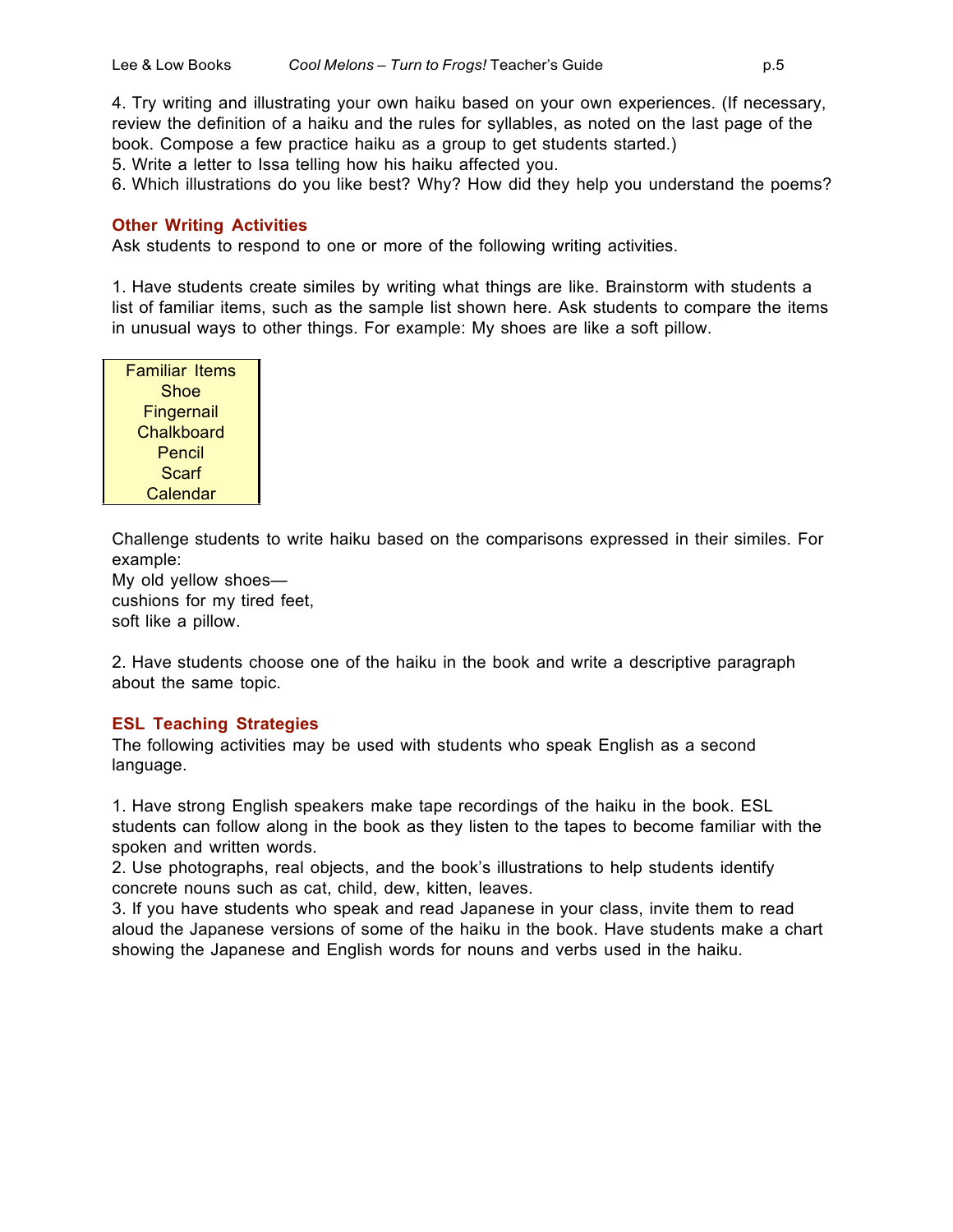## **INTERDISCIPLINARY ACTIVITIES**

To integrate students' reading experiences with other subject areas, you may wish to have students complete some of the following activities.

#### **Social Studies**

1. Poetry plays a role in several Japanese holidays. For example, on the second day of the new year, Japanese families often engage in the activity called Kakizome. They write poems or favorite proverbs on long strips of paper and hang them in a place of honor. Poems also feature in another holiday, called Tanabata, which falls on the seventh day of the seventh moon (around July 7). Students might do research to learn more about these holidays, exploring questions such as:

What kind of poems do people write for these occasions? What is the legend associated with Tanabata? What role do poems play in this holiday?

2. Challenge students to use the book's text and poetry to find clues about Japan's geography, climate, architecture, religion, and traditional clothing. For example, students should be able to determine that Buddhism is practiced in Japan. Have students follow up each clue with research to verify and expand what they have learned.

3. Students might want to learn more about Issa and then make a timeline covering his life span (1763-1827). Have students include six to eight important events in Issa's life on one side of the timeline. On the other side, have students show a similar number of important events in U.S. history. Students who have access to their own family histories during this time period, might want to try plotting important events in their families opposite the events in Issa's life.

## **Literature**

Expand students' experience with haiku by having them read and discuss works by other seventeenth century and eighteenth century poets such as Basho, Jöso, Ryota, Buson, or Sanpu. Students may also enjoy reading more contemporary haiku and comparing the contemporary poetry with the more traditional.

## **Science**

Remind students that observation is an important skill for a scientist, but it is also important for a poet. Challenge students to find as many plants and animals as they can in the book's text and poems. Then have students make an illustrated chart showing these plants and animals along with basic information about each.

## **ABOUT THE AUTHOR AND ILLUSTRATOR**

**Matthew Gollub** is the author of many award-winning books for children including THE JAZZ FLY and THE MOON WAS AT A FIESTA. Since its publication in 1998, COOL MELONS - TURN TO FROGS! has won critical acclaim and numerous awards, including selection as an ALA Notable Book and CBC/NCSS Notable Children's Trade Book in the Field of Social Studies, and starred reviews in THE HORN BOOK and PUBLISHERS WEEKLY. Says Gollub, "Haiku is a wonderful introduction to poetry for children, consisting of sensory details -- things that students can see, hear, taste, smell, and touch -- these short poems serve as an excellent stepping stones to writing longer verse or prose."